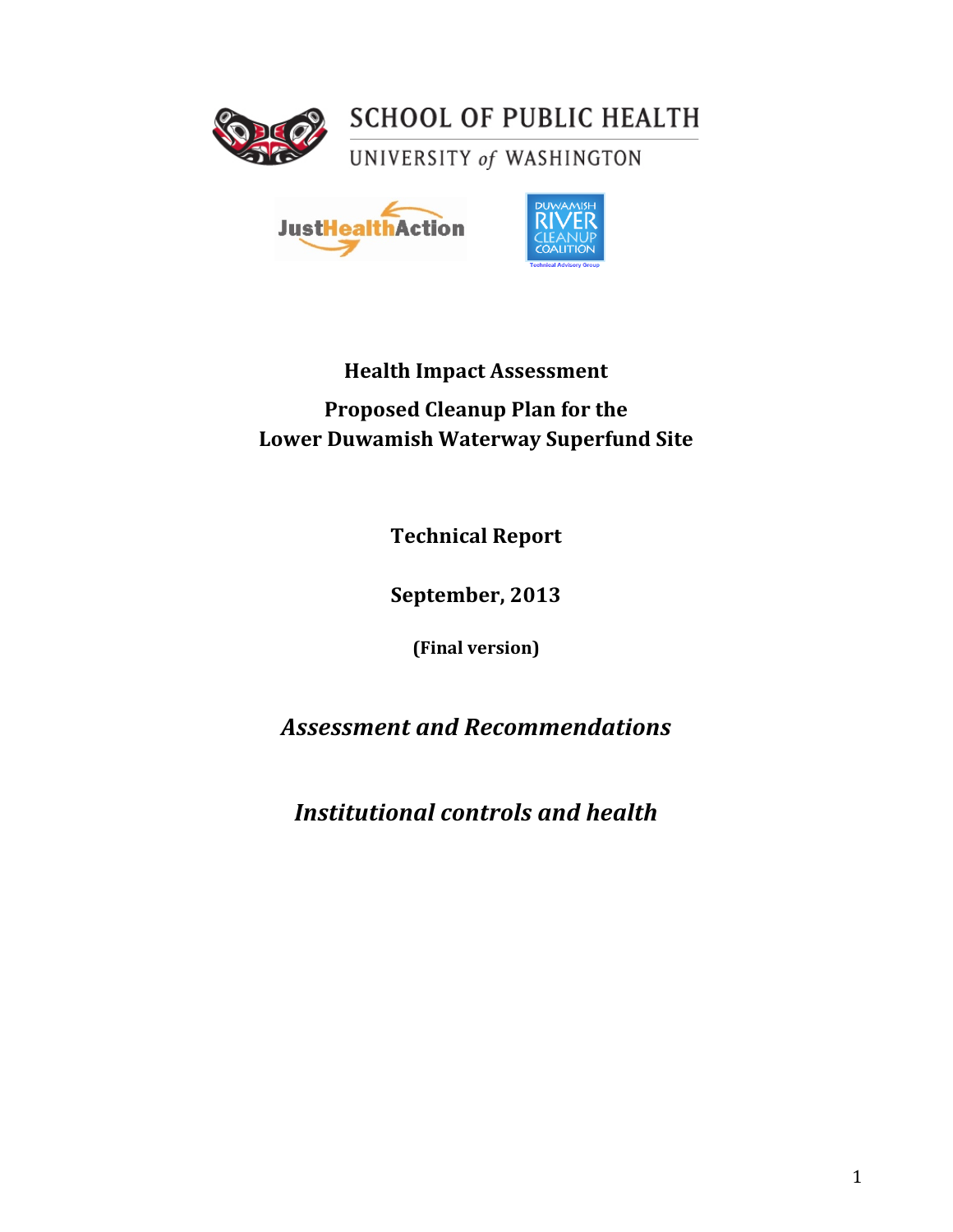# **Technical report**

This technical report supports our HIA *Final Report*, published in September, 2013. This report is nearly identical to the Institutional Controls (ICs) and Health chapter in our *Final Report*. The major difference is addition of references for cited material.

Note, there was no version of this technical report accompanying our *Public Comment HIA Report*, which was submitted to EPA on June 13, 2013.

We made substantial changes in the text of this IC and Health technical report (and the IC and Health chapter in the *Final Report*), compared to the IC and Health chapter in the June 13 *Public Comment HIA Report.* However, there were no substantial changes to the recommendations..

### **Acknowledgment!and!disclaimer**

We are indebted to the many agencies, organizations, and individuals who have contributed their time, information, and expertise to this project.

This project and report were supported by a grant from the Health Impact Project, a collaboration of the Robert Wood Johnson Foundation and The Pew Charitable Trusts; and also by the Rohm & Haas Professorship in Public Health Sciences, sponsored by the Rohm & Haas Company of Philadelphia.

The views expressed are those of the authors and do not necessarily reflect the views of the Health Impact Project, The Pew Charitable Trusts, the Robert Wood Johnson Foundation, or the Rohm & Haas Company.

### **Health Impact Assessment authors**

| William Daniell * | University of Washington                                  |
|-------------------|-----------------------------------------------------------|
| Linn Gould *      | Just Health Action                                        |
| <b>B</b> Cummings | Duwamish River Cleanup Coalition/Technical Advisory Group |
| Jonathan Childers | University of Washington                                  |
| Amber Lenhart     | University of Washington                                  |
|                   |                                                           |

\* Primary author(s) for this technical report.

# **Suggested citation**

Gould L, Daniell W, Lenhart A, Cummings BJ, Childers J. *Health Impact Assessment: Proposed Cleanup!Plan!for the!Lower!Duwamish!Waterway!Superfund!Site;!Technical!Report:!Institutional! controls and health.* Seattle, WA: University of Washington, Just Health Action, and Duwamish River Cleanup Coalition/Technical Advisory Group. September 2013.

### Please direct any correspondence to:

William Daniell Department of Environmental and Occupational Health Sciences University!of!Washington,!Box!357234 Seattle, WA 98195-7234 bdaniell@uw.edu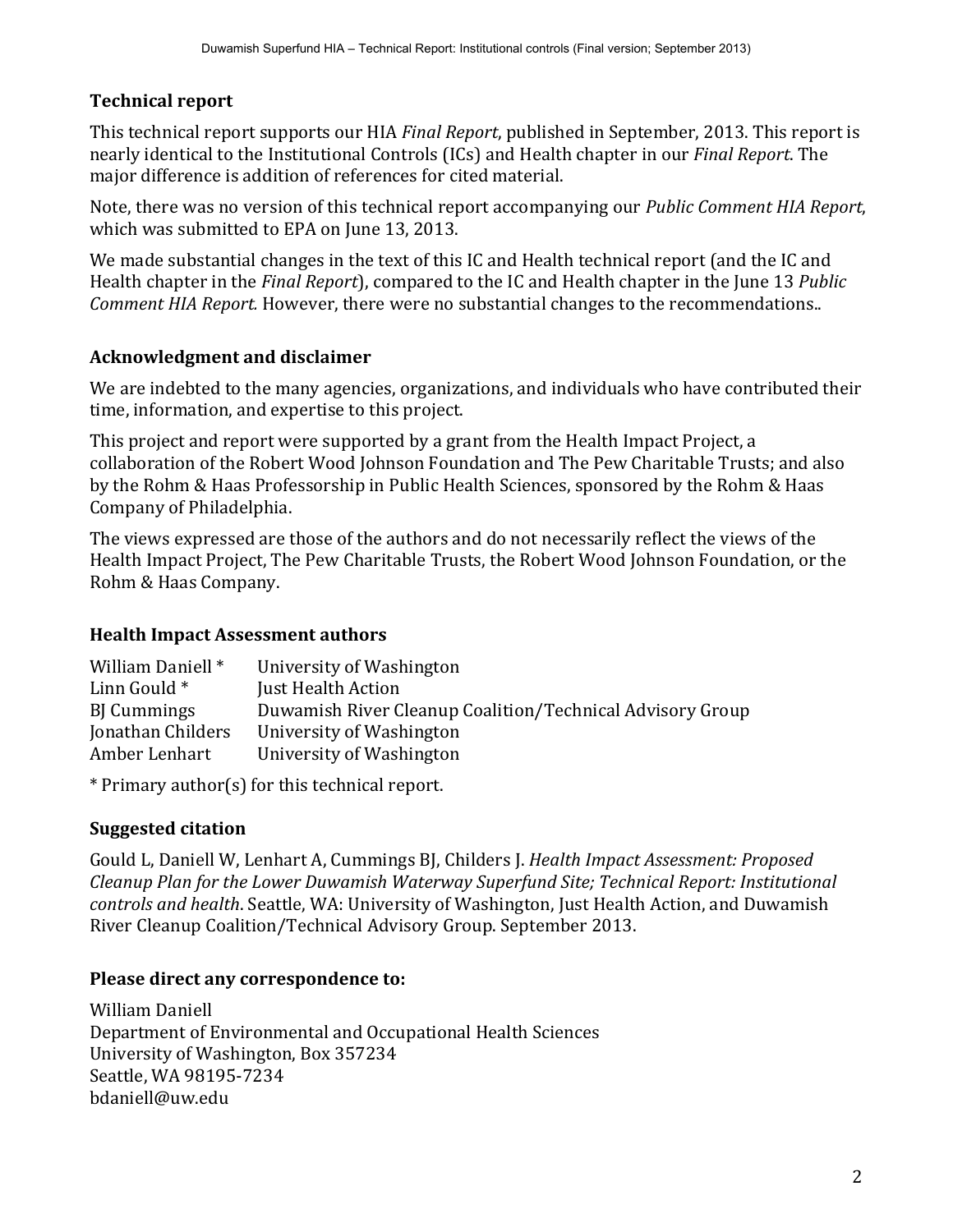#### **Institutional controls and health**

The assessment of affected Tribes and subsistence fishers identified some important health issues related to institutional controls (ICs). We also identified broader concerns about ICs that could affect health and cost. This chapter offers information and recommendations beyond those provided in the subsistence fisher and Tribal chapters.

#### *Institutional!controls*

The models of future river sediment and fish and shellfish tissue concentrations predict that the Plan's health-protective goals will not be fully achieved.<sup>[1]</sup> Resident fish and shellfish will probably still be unsafe for human consumption and higher than Puget Sound background levels, even after the 17-year period of active cleanup and monitored recovery. Therefore, the Plan is critically dependent on ICs to protect human health during and after cleanup of the river. The ICs are projected to last at least 40 years and could persist in perpetuity.

ICs are typically designed to work by limiting land or resource use or by providing information that helps modify or guide human behavior at a site. They are generally divided into four categories: proprietary controls, governmental controls, enforcement and permit tools with IC components, and informational devices. [2]

The Plan states that ICs for the Lower Duwamish Waterway (LDW) will use proprietary controls (controls on land use) and informational devices "including fish and shellfish consumption advisories to reduce human exposure from ingestion of contaminated resident seafood. EPA will rely on the existing [Washington state] fish and shellfish consumption advisories...and may implement additional advisories or other measure to provide additional protectiveness. Outreach and education programs will also be used to enhance seafood consumption advisories." [3]

There is little additional detail in the Plan. However, the Plan does acknowledge that: ICs are "difficult to monitor;" advisories are "not enforceable" and "have historically had limited effectiveness according to published studies and in EPA's experience;" and ICs raise concern about "the

burden placed on Tribes exercising their treaty rights and on other people who fish in the LDW."  $[4]$ 

State and local guidelines and advisories exist for many water bodies in Washington state, including the lower Duwamish River. Existing signs along the Duwamish River attempt to inform fishers of these advisories in a variety of languages but have limited effectiveness. For example, the photo above shows people "fishing for perch" across from a yellow advisory sign on the lower Duwamish River. In addition, advisory signs are reportedly not present at some common fishing areas. Both informal and formal surveys have documented that fishers ignore the signs for many reasons. $[5,6]$ 

#### *EPA guidance for institutional controls*

The EPA is not required to identify exact ICs at the time of a proposed plan or remedy decision, especially if flexibility is appropriate. $[2,7]$  However, EPA guidance indicates that site managers should ultimately "understand the strengths, weaknesses, and costs for planning, implementing, maintaining, and enforcing ICs;" "evaluate ICs as rigorously as any other response alternative;" "provide adequate opportunities for public participation…and opportunities for comment, such as the Proposed Plan;" and typically include "a preliminary IC evaluation...as part of site investigation efforts...for example, during an RI/FS [Remedial Investigation] and Feasibility Study]." [2]

With respect to evaluating ICs as rigorously as other remedial alternatives, it is noteworthy that EPA wrote hundreds of pages in the Feasibility Study considering the merits of various other remedial alternatives, while ICs only covered 7 pages in the Feasibility Study and 3 pages in the 82-page "Detailed Cost Estimates" Appendix.[8] This and summary statements in the *Proposed Plan* are the only official information about ICs made available to the public during the public comment period for the Plan.!

EPA policy does not require a complete IC plan as part of a proposed cleanup plan.[7] However, for the LDW Site, the Remedial Investigation could have collected evidence on Institutional Controls essential for eventual decision-making. It has been known throughout the 11+ years between the Superfund listing and the *Proposed Plan* that: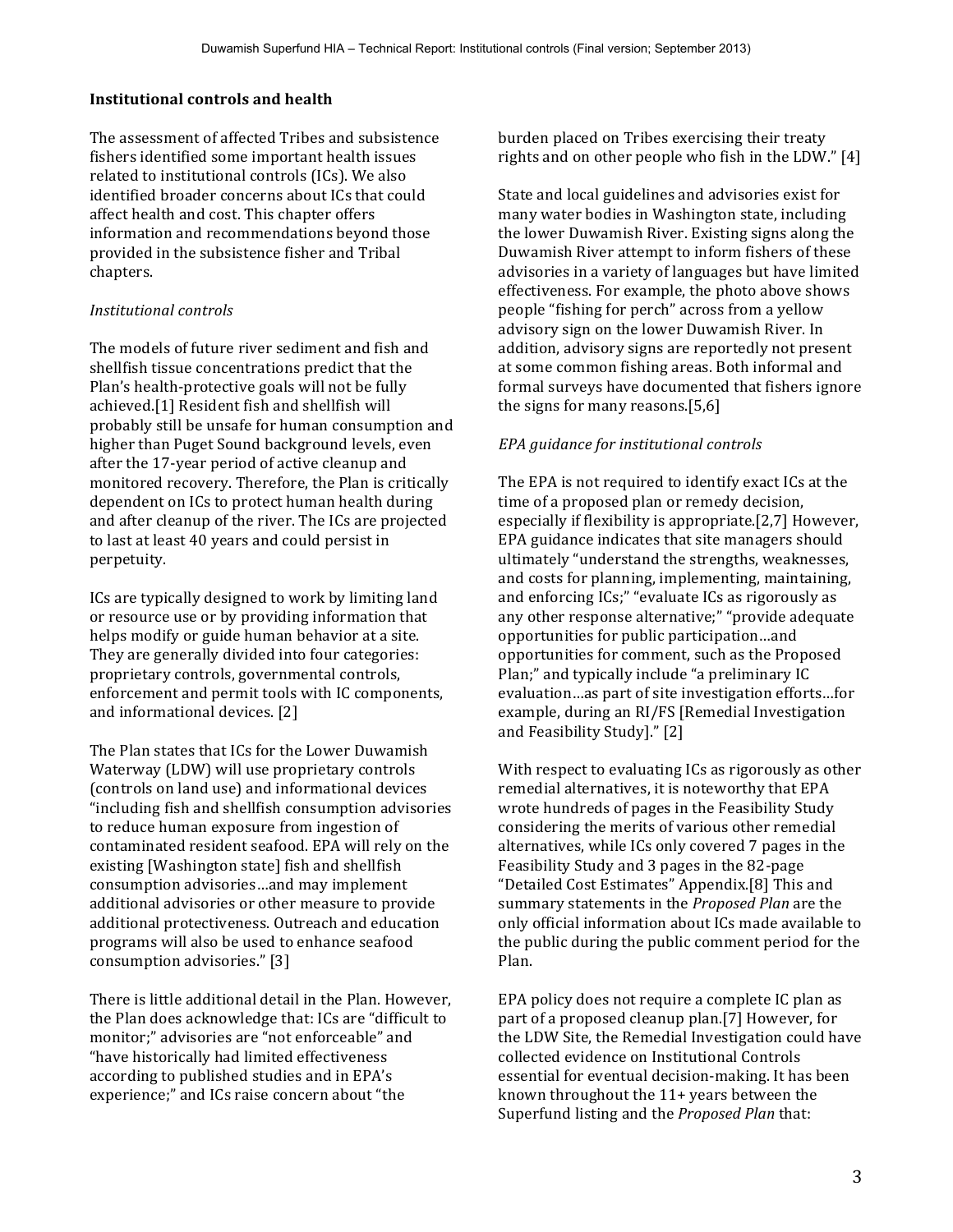consumption of resident seafood poses a high risk to human health; some people catch and eat resident seafood; and fishing is not deterred by existing advisories and multilingual posted signs. Yet, even after the Feasibility Study indicated that ICs would be essential in almost any conceivable cleanup plan, there were no substantial efforts until recently to count or characterize *who* fishes in the river or to evaluate the seeming ineffectiveness of existing ICs. It is noteworthy that the EPA *EI* Analysis recommended measures to mitigate adverse disproportionate impacts of residual contamination and ICs, including possible "offsets" such as fish trading, sustainable aquaculture, or alternative transportation for fishers.[9] However, the EPA assigned *EJ Analysis* findings and recommendations to the status of "modifying" criteria," which means they will not be considered until after public comment.

With this void of information about ICs—and in spite of noting that cleanup "alternatives that rely less on institutional controls are more readily implementable"—EPA selected a favored cleanup alternative for which ICs are essential to achieve health-protective goals.[1] Some of this information void could and should have been filled.

#### *EPA!practices!related!to institutional!controls*

The relative inattention to ICs in the *Proposed Plan* for the lower Duwamish River is not unusual for EPA.

The U.S. Government Accountability Office (GAO) reviewed the extent to which ICs are used at hazardous waste sites and whether controls are properly implemented, monitored, and enforced.[10] The GAO report (2005) reviewed 268 sites and found a general trend where ICs have been increasingly relied upon, with contaminants being left in place rather than being removed completely, even though the Comprehensive Environmental Response, Compensation, and Liability Act (CERCLA) explicitly prefers permanent removal and treatment compared to more temporary measures. The report also found that remedy decision documents commonly lacked information about: implementation including timing of ICs, responsibility for monitoring of effectiveness, and enforcement responsibility. The GAO recommended that EPA review its IC recommendations,

methodologies, and guidance documents in order to ensure that ICs are effective during the time they are needed and that appropriate contingencies are in place for the long term. EPA generally agreed with GAO's recommendations.

#### *Costs of institutional controls*

The estimated cost of ICs for the lower Duwamish River seems relatively low. This raises concerns that the true cost of cleanup is being underestimated or that the eventual IC plan could be substantially constrained by being designed to fit that IC cost estimate.

ICs were estimated to cost approximately \$15 million over a 50-year period for seafood consumption advisories, public outreach, and education, which is about 5% of the total \$305 million projected for the cleanup. The average annual cost of ICs, \$300,000 per year, is relatively low compared to the example described in the EPA *EJ Analysis*, the Palos Verdes Shelf Superfund site. The Record of Decision (2009) for that site estimated IC costs of \$1.43 million per year.[11] At this rate, a 50-year period of similar ICs for the lower Duwamish River would cost about \$72 million. Even this estimate is most likely conservative because of the additional need to consider infringement of Tribal Treaty rights.

Furthermore, this only accounts for direct costs and does not consider costs of adverse human health effects. For example, it has been suggested that cost estimates should include the costs of degrading Tribal seafood, which can subsequently lead to poorer health. In the 2007 U.S. v. Washington "Culverts" case, the District Court held that "implicitly incorporated in the treaties' fishing clause is the right to have the fishery habitat protected from man-made despoliation." [12] It is outside of the scope of this HIA to calculate health costs; however, they could be substantial.

#### *Institutional!controls!are!a!public!health intervention*

ICs are an integral and essential component of the *Proposed Plan.* They are essential because the other proposed cleanup actions will not be sufficient to achieve a stated goal of remediation, to "reduce to protective levels the human health risks associated with consumption of contaminated Lower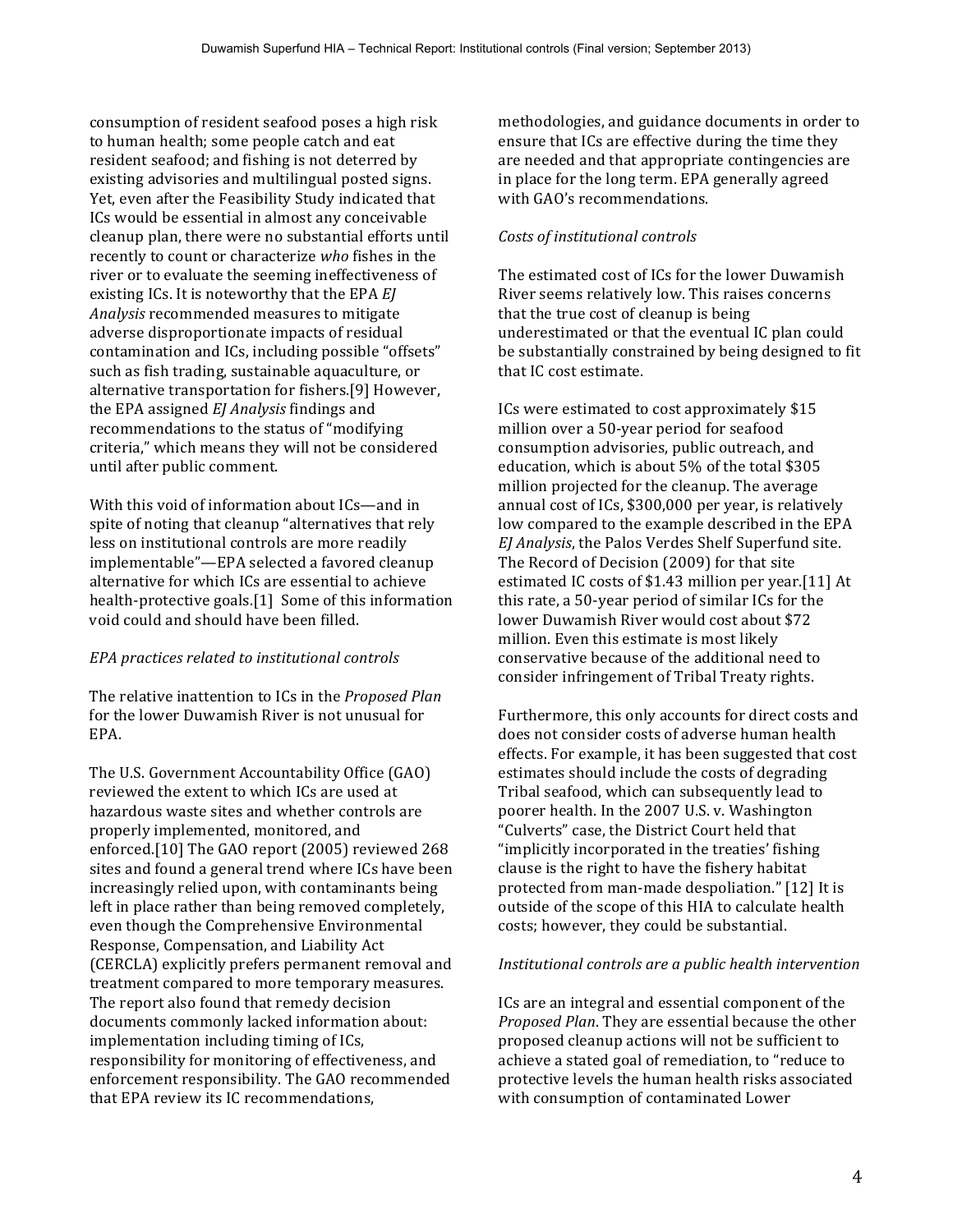Duwamish Waterway resident fish and shellfish by adults and children with the highest potential exposure."[1] If the ICs fail, then the overall remediation will fail to achieve the stated goal.

For *any* proposed public health intervention, it is best evidence-based practice to assess beforehand (and afterward) whether the intervention is likely to be effective, whether it might have unfavorable or unintended consequences, whether there might be better or more cost-effective strategies, and whether and how it will be feasible to monitor if the intervention achieves its goals after it is implemented.  $[13-15]$  This is particularly true for behavioral interventions where unfavorable or inequitable consequences could occur.

There is some reasonable doubt about IC effectiveness, as evidenced in EPA's statements in the Plan about ICs being difficult to monitor and advisories being non-enforceable and having limited effectiveness. The EPA EJ Analysis made an important effort to characterize the evidence base related to ICs. However, as noted earlier, EPA designated findings of that analysis as "modifying" criteria," to be considered later in selecting the final remedy. Otherwise, there is no substantial evidence base in the RI/FS or *Proposed Plan* to support or refute the likely effectiveness of the proposed ICs. Yet, this is the evidence base that the public had to rely upon, at this last official opportunity for public comment before the final remedy is selected.

Reliance on ICs to remediate a compromised aquatic system inherently raises environmental justice concerns, when ICs expect vulnerable populations to change fishing or fish consumption behaviors, even though these may be deeply rooted in cultural traditions and may be important to subsistence or family and community  $cohesion.[16,17]$  The Tribal and subsistence fisher chapters in this HIA report identify a number of ways in which the proposed ICs could adversely impact health, in a manner that would disproportionately affect these populations. Furthermore, although there is limited information to characterize their baseline health status, the available information indicates that the Tribal populations and probably a sizable number of subsistence fishers and families have existing socioeconomic and health disparities.

Clearly, further EPA evaluation of ICs is warranted, as summarized above for any substantial public health intervention. A meaningful evaluation would assess ICs relative to the cumulative burden of chemical and non-chemical threats to health and differential vulnerabilities in these populations. This would characterize the potential compounding health risk of ICs, rather than their risk in isolation. This also could identify population-appropriate ways to mitigate those risks. The EPA has established frameworks for cumulative risk assessment and integrated environmental decision making but has not established agency-wide guidelines for either approach. [18,19] Nonetheless, the concepts are sufficiently well entrenched and resources are available to support applying these concepts in this complicated exposure situation. [20\_25]

#### **RECOMMENDATIONS**

#### *Directed'to'EPA*

EPA is stuck between the need to resolve a technological problem (residual contamination due to incomplete cleanup), for which ICs are required, and a health problem (risks to vulnerable populations), for which there should be no ICs. In order to better protect human health, EPA should enact measures to protect vulnerable populations as long as ICs are in effect.

1. EPA should follow its own institutional control guidance recommendations:

- Characterize the strengths, weaknesses, and costs for planning, implementing, maintaining, and enforcing ICs
- Evaluate ICs as rigorously as any other response alternative
- Develop procedures to coordinate with implementing entities early and often throughout the cleanup process.

2. EPA should evaluate the true health impact of institutional controls to vulnerable populations. Options to consider are:

• Conduct cumulative health assessments to accurately account for multiple physical and chemical stressors that affect Tribes and subsistence fishers that make them more vulnerable to contamination. These cumulative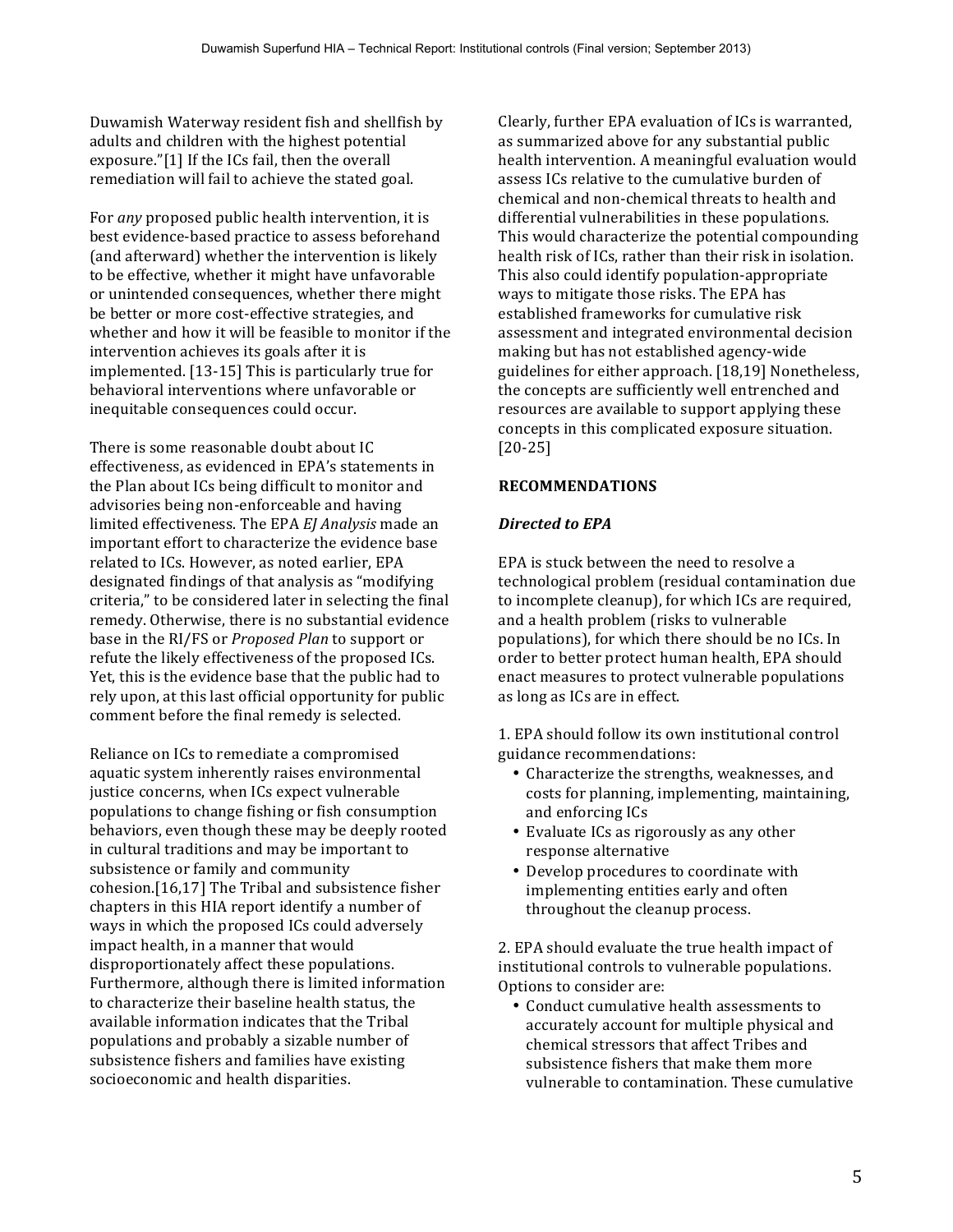risks would illustrate health impacts higher than traditional risk assessments predict.

• Determine a realistic cost estimate of IC programs so that potentially responsible parties understand their future and long-term costs relative to the cost of more cleanup now.

3. EPA should develop a robust Institutional Control Implementation and Assurance Plan (ICIAP) to protect *all* vulnerable populations who consume seafood from the Duwamish River to be funded by Potentially Responsible Parties as long as ICs are in effect.!

In acknowledging that ICs will have to be used until residual contamination levels decrease, they should be as temporary as possible. The remedy decision document should refer to the ICIAP with information about implementation, including timing of ICs, responsibility of monitoring effectiveness over time, and responsibility of all parties.

#### Directed to EPA, City of Seattle, King County, and *Port of Seattle*

4. An IC Task Force should be established and include a leader from each affected community. Current and prospective future fishers on the Duwamish River are highly diverse in terms of race, ethnicity, nationality and language. Based on what was learned in HIA focus groups and key informant interviews, there are at least 15 communities for outreach including but not limited to: the three affected tribes, urban American Indians and Alaska Natives: food bank clients: homeless communities: Asian Americans and Pacific Islanders, and several second generation low income populations.

5. The IC Task Force should incorporate a community based participatory approach to engage and empower affected populations so that they can participate meaningfully in all stages of any prospective interventions, from initial intervention and planning through implementation and followup monitoring for success.

The preceding Tribal and Fisher chapters provide information about community based participatory approaches. As mentioned earlier, the methods used by Burger and colleagues (2013) provide an excellent model for community engagement.[26] The EPA's *Environmental Justice Collaborative Problem-Solving Model* (2008) is another valuable resource.[27]

!!!!!!!!!!!!!!!!!!!!!!!!!!!!!!!!!!!!!!!!!!!!!!!!!!!!!!!

<sup>1. &</sup>quot;EPA Proposed Plan" – EPA (Environmental Protection Agency) Region 10. Proposed Plan: Lower Duwamish Waterway Superfund Site. Feb 28, 2013. Available at: http://www.epa.gov/region10/pdf/sites/ldw/pp/ldw\_pp\_022513.pdf [confirmed Sept 2013].

<sup>2.</sup> EPA Office of Solid Waste and Emergency Response. Institutional Controls: A Site Manager's Guide to Identifying, Evaluating and Selecting Institutional Controls at Superfund and RCRA Corrective Action Cleanups. Sept 2000. OSWER 9355.0-74FS-P EPA 540-F-00-005. Available at:

http://www.epa.gov/superfund/policy/ic/guide/guide.pdf [confirmed Sept 2013].

<sup>3.</sup> EPA Proposed Plan [ref 1], page 57

<sup>4.</sup> EPA Proposed Plan [ref 1], pages 83-5

<sup>5.</sup> Project WILD (Wilderness Inner-City Leadership Development); International District Housing Alliance. A River Revealed: Talking with Fishermen of the Duwamish River [video]. Seattle, WA: Duwamish River Cleanup Coalition/Technical Advisory Group; Dec 2010. www.youtube.com/watch?v=iKH6wgRcutk [confirmed Sept 2013].

<sup>6.</sup> Tolley C and Public Health of Seattle & King County. Duwamish River Angler Awareness of Fish Advisory Evaluation Report. 2010.

<sup>7.</sup> EPA Office of Solid Waste and Emergency Response. Institutional Controls: A guide to Preparing Institutional control Implementation and Assurance Plans at Contaminated sites. OSWER 9200.0-77. EPA-540-R-09-002, December 2012. Available at: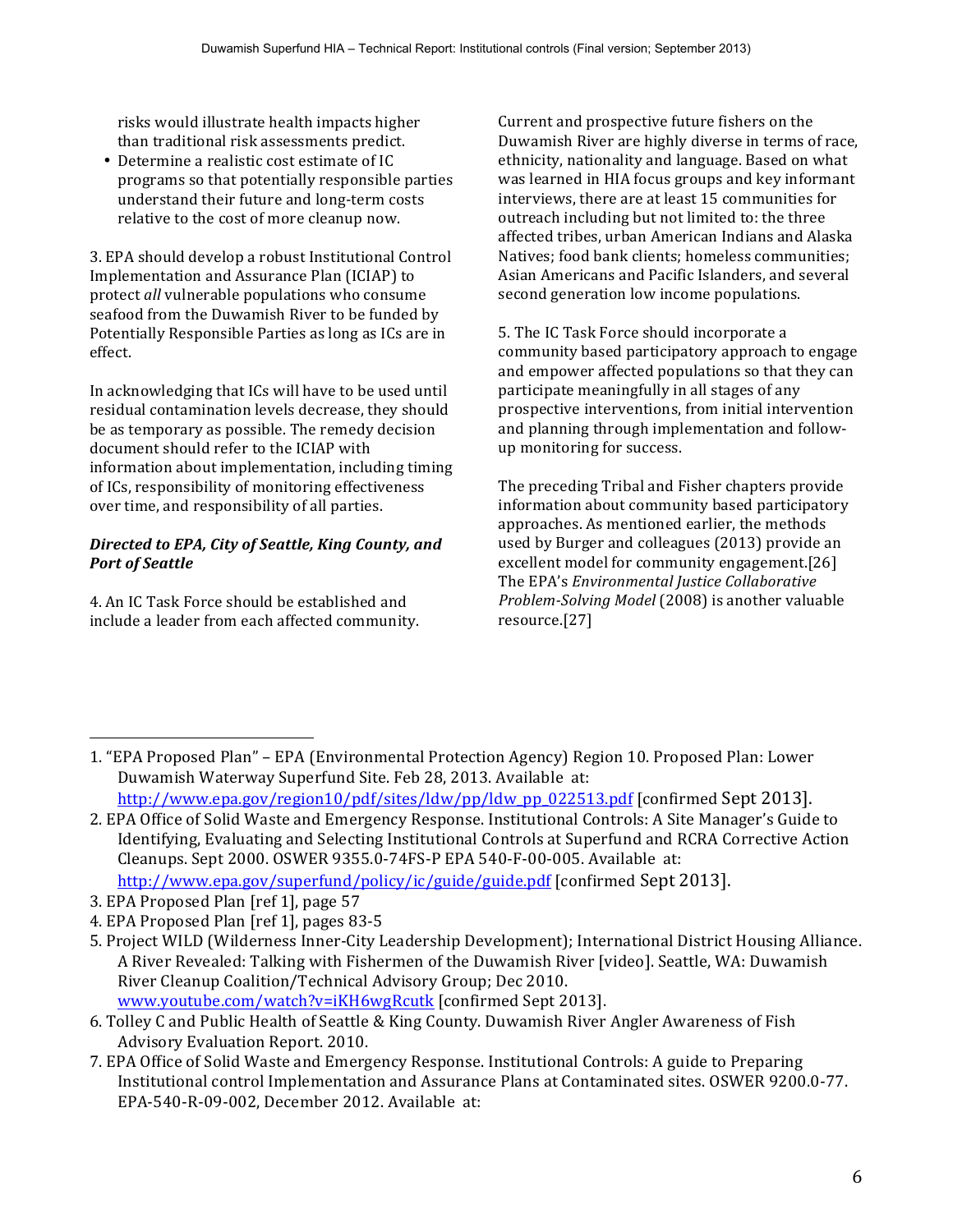!!!!!!!!!!!!!!!!!!!!!!!!!!!!!!!!!!!!!!!!!!!!!!!!!!!!!!!!!!!!!!!!!!!!!!!!!!!!!!!!!!!!!!!!!!!!!!!!!!!!!!!!!!!!!!!!!!!!!!!!!!!!!!!!!!!!!!!!!!!!!!!!!!!!!!!!!!!!!!!!!!!!!!!!!!!!!!!!!!!!!!!!!!!!!

http://www.epa.gov/superfund/policy/ic/guide/Final%20PIME%20Guidance%20December%2020 12.pdf [confirmed Sept 2013].

8. Lower Duwamish Waterway Group, 2012. Final Feasibility Study, Lower Duwamish Waterway, Seattle, Washington, Prepared by AECOM for submittal to EPA and Washington Dept of Ecology. Oct 31, 2012. Available at:

http://yosemite.epa.gov/R10/CLEANUP.NSF/LDW/Lower+Duwamish+Waterway+Superfund+Site+T echnical+Documents#FS [confirmed confirmed Sept 2013].

- 9. EPA Proposed Plan [ref 1]; Appendix B: Environmental Justice Analysis for the Lower Duwamish Waterway Superfund Cleanup. Feb 28, 2013. Available at: http://www.epa.gov/region10/pdf/sites/ldw/pp/ej\_analysis\_ldw\_feb\_2013.pdf [confirmed! confirmed Sept 2013].
- 10. U.S. Governmental Accountability Office (GAO). Hazardous Waste Sites: Improved Effectiveness of Controls at Sites Could Better Protect the Public. GAO-05-163: Jan 2005. Available at: www.gao.gov/assets/250/245140.pdf [confirmed Sept 2013]
- 11. EPA Region 9. Interim Record of Decision. Palos Verdes Shelf Operable Unit 5 of Montrose Chemical Corporation Superfund Site. Lost Angeles County, California. Sept 2009. Available at: http://www.epa.gov/region9/superfund/pvshelf/pdf/PvsIrodFinal.pdf [confirmed Sept 2013].
- 12. O'Neill C. Fishable Waters. American Indian Law Journal 2013 (Spring);1(2): 181-284. Available at: http://ssrn.com/abstract=2263490 [confirmed Sept 2013].
- 13. Brownson RC, et al. Evidence-Based Public Health: A Fundamental Concept for Public Health Practice. Annu Rev Public Health 2009. 30:175-201.
- 14 Jacobs JA, et al. Tools for Implementing an Evidence-Based Approach in Public Health Practice. Prev Chronic Dis 2012; 9:110324.
- 15 Secretary's Advisory Committee on National Health Promotion and Disease Prevention Objectives for 2020. Evidence-Based Clinical and Public Health: Generating and Applying the Evidence. DHHS: July 26, 2010. http://healthypeople.gov/2020/about/advisory/EvidenceBasedClinicalPH2010.pdf
- 16. EPA National Environmental Justice Advisory Council (NEJAC). 2001. Fish Consumption and Environmental Justice. A Report developed from the National Environmental Justice Advisory Council Meeting of December 3-6, 2001. Published Nov 2002. Available at: http://www.epa.gov/environmentaljustice/resources/publications/nejac/fish-consumpreport\_1102.pdf [confirmed Sept 2013].
- 17. O'Neill, C. 2007, No Mud Pies: Risk Avoidance as Risk Regulation. Vermont Law Review 2007;31(3): 273 [54 pages]. Available at: http://papers.ssrn.com/sol3/papers.cfm?abstract\_id=1000285 [confirmed Sept 2013].
- 18. EPA. Framework for Cumulative Risk Assessment. EPA: May 2003 (EPA/630/P-02/001F). Available at: http://www.epa.gov/raf/publications/pdfs/frmwrk\_cum\_risk\_assmnt.pdf
- 19. EPA Scientific Advisory Board. Toward Integrated Environmental Decision-making. EPA: August 2000 (EPA-SAB-EC-00-011). Available at: http://yosemite.epa.gov/sab/sabproduct.nsf/D33811633594B9D78525719B00656478/\$File/ecirp0 11.pdf
- 20. EPA National Center for Environmental Assessment, and Department of Energy Argonne National Laboratory. Concepts, Methods and Data Sources for Cumulative Health Risk Assessment of Multiple Chemicals, Exposures and Effects: A Resource Document. EPA: August 2007 (EPA/600/R-06/013F). Available at: http://cfpub.epa.gov/ncea/cfm/recordisplay.cfm?deid=190187
- 21. EPA National Environmental Justice Advisory Council; Cumulative Risks/Impacts Work Group. Ensuring Risk Reduction in Communities with Multiple Stressors: Environmental Justice and Cumulative Risks/Impacts. Dec 2004. Available at:

http://www.epa.gov/compliance/ej/resources/publications/nejac/nejac-cum-risk-rpt-122104.pdf [confirmed Sept 2013].